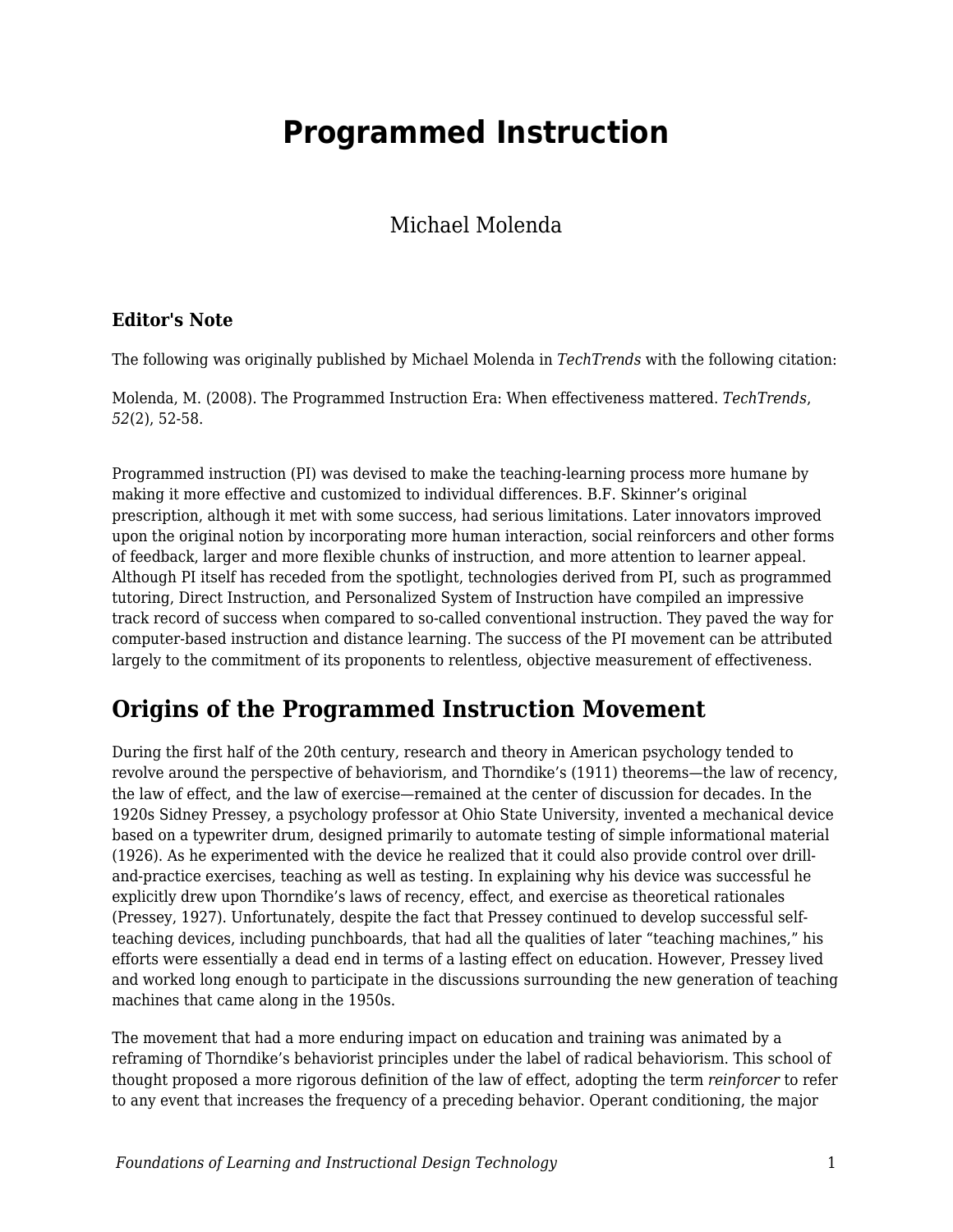operationalization of this theory, involves the relationships among stimuli, the responses, and the consequences that follow a response (Burton, Moore & Magliaro, 2004, p. 10). The leading proponent of radical behaviorism, B.F. Skinner, demonstrated that by manipulating these three variables experimenters could elicit quite complex new behaviors from laboratory animals (Ferster & Skinner, 1957).

#### **Skinner's Invention of Programmed Instruction**

Skinner was led to apply the principles of operant conditioning to academic tasks by a personal experience with one of his own children. As reported by his older daughter, Julie:

When the younger [daughter, Deborah] was in fourth grade, on November 11, 1953, Skinner attended her math class for Father's Day. The visit altered his life. As he sat at the back of that typical fourth grade math class, what he saw suddenly hit him with the force of an inspiration. As he put it, 'through no fault of her own the teacher was violating almost everything we knew about the learning process. '(Vargas, n.d.)

Having analyzed the deficiencies of group-based traditional instruction, Skinner (1954) proceeded to develop a mechanical device (shown in Figure 1) that could overcome the limitations of lock-step group presentation, replacing it with individually guided study in which the contingencies of reinforcement could be carefully controlled. In Skinner's new format the content was arranged in small steps, or frames, of information. These steps lead the learner from the simple to the complex in a carefully ordered sequence, and, most importantly, at each step the learner is required to make a response—to write or select an answer. The program then judges whether the response is correct. The theory dictated that the learner should then receive some sort of reinforcer if the response were correct. In Skinner's method, the reinforcer took the form of "knowledge of correct response," that is, telling the learner the right answer or confirming that they got the right answer. The main purpose of the mechanical elements of the system was to ensure that users could not peek ahead at the correct answers. The next step in the sequence could only take place after a response was written inside a little window frame and a lever pulled to cover the learner's response with a transparent cover while revealing the correct answer. The device, referred to by others as a *teaching machine*, soon gained national attention and attracted a following of eager software authors.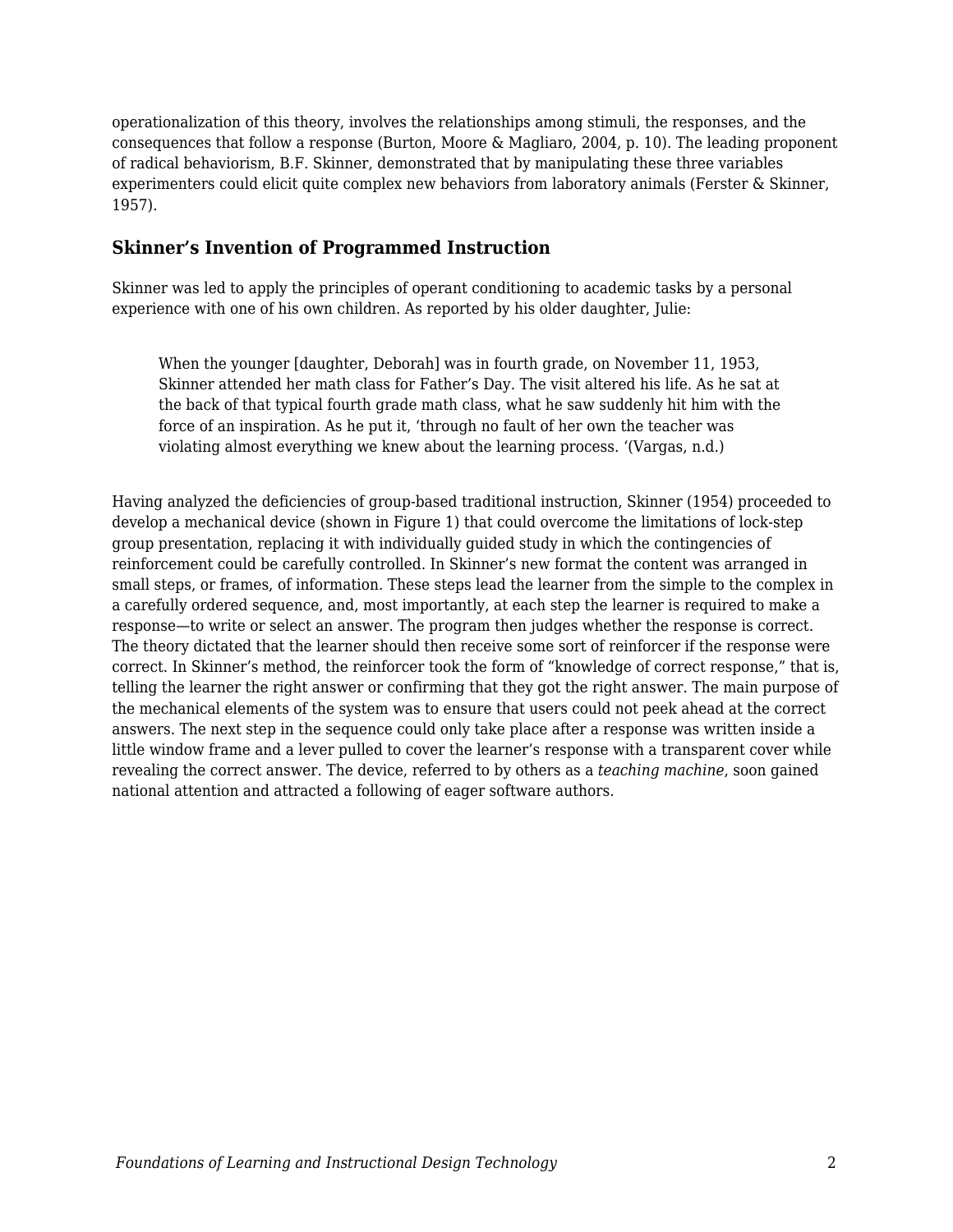



# **Further Development of Programmed Instruction**

The instructional format used in teaching machines became known as programmed instruction (PI), and this new technology became a popular subject of educational research and development by the late 1950s. Within a few years developers were dispensing with the elaborate mechanical apparatus, instead relying on users (rightly or wrongly) to discipline themselves and refrain from peeking ahead at the correct answer. Thus PI lessons could be published in book format, with short instructional units ("frames") followed by a question, with the correct answer lower on the page (to be covered up by the user) or on the next page. Released from the necessity of providing hardware along with the software, publishers rushed to produce books in programmed format. They offered programmed books that appealed to mass audiences, such as *Goren's Easy Steps to Winning Bridge* (1963) by the famous bridge master Charles Goren, and those that aimed at the school market, such as *English 2600* (Blumenthal, 1961), which taught the fundamentals of grammar in a step-by-step linear program, illustrated in Figure 2.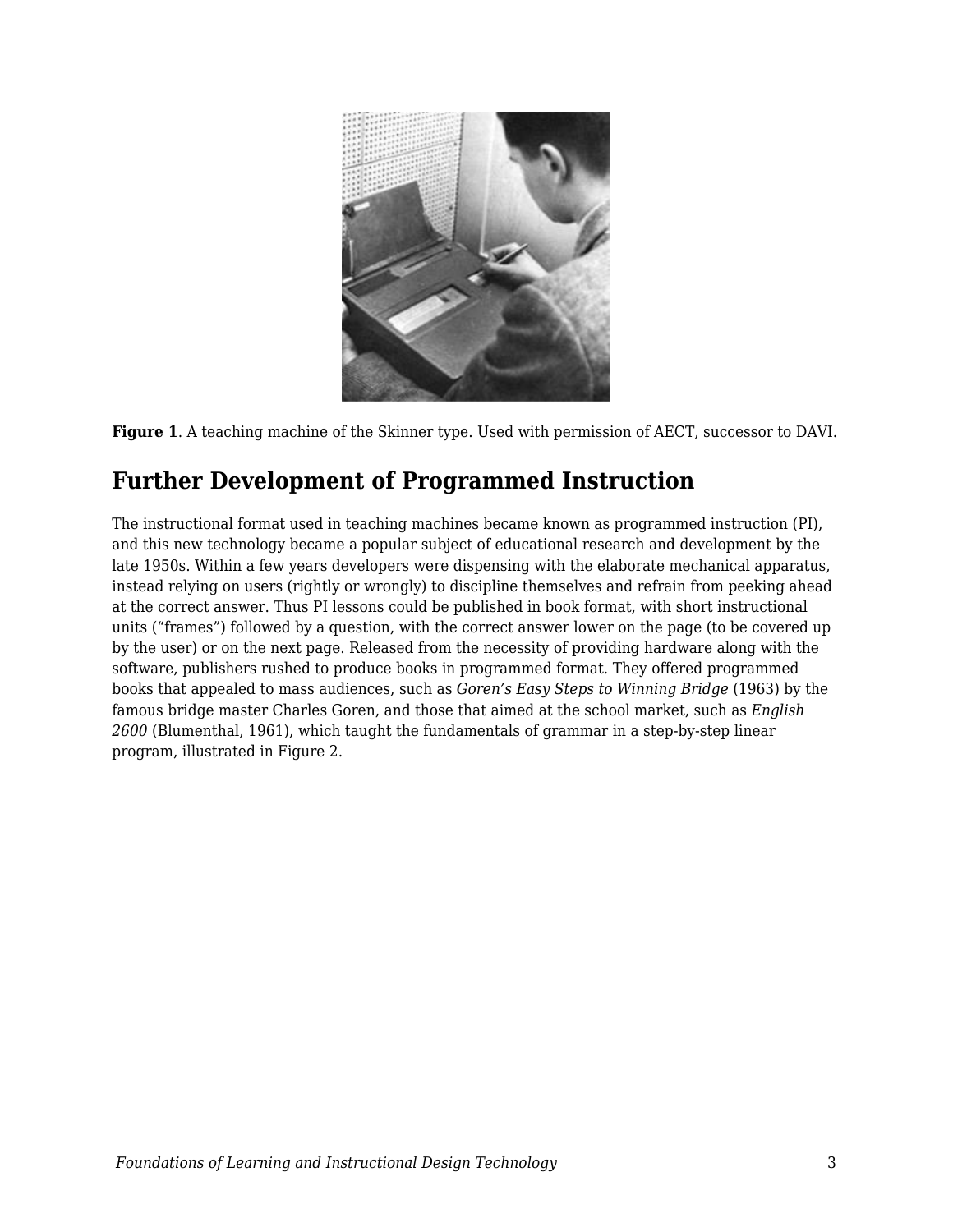| red.<br>luctory It.<br>1599                                | incomplete<br>91                                               | Heavy black clouds covered the airport.<br>Now we know what the clouds covered, and the meaning of<br>our sentence is complete.<br>Which word follows the verb covered to complete the mean-<br>ing of the sentence?<br>92         |
|------------------------------------------------------------|----------------------------------------------------------------|------------------------------------------------------------------------------------------------------------------------------------------------------------------------------------------------------------------------------------|
| t and verb<br>noun, we<br>ands for a<br>1966               | Yes<br>359                                                     | Hank swung at the ball but missed it by a foot.<br>This is no longer a compound sentence because, after the<br>conjunction but, we now have only a (subject, predicate).<br>350                                                    |
| has spent)<br>2233                                         | who<br>627                                                     | The major under (who, whom) he served was a strict disci-<br>plinarian.<br>628                                                                                                                                                     |
| a way that<br>ne).<br>tion.<br>r to use the<br>be?<br>2500 | Jerry has an<br>annoying habit<br>of slamming<br>doors.<br>895 | (Prepositions: by, for, of, on, before, after, without)<br>We used the old lumber and saved a lot of money.<br>896                                                                                                                 |
| ief program.<br>2767                                       | noun<br>1163                                                   | Many noun clauses begin with the clause signal that.<br>That I had saved the receipt was fortunate.<br>The noun clause is the same set of the verb was.<br>1164                                                                    |
| oun, add an<br>the spelling.<br>3034                       | No<br>1431                                                     | WRONG: The line broke, therefore the fish got away.<br>WRONG: The line breke, the fish therefore got away.<br>Can the adverb therefore be shifted from its position be-<br>tween the two statements? (Yes, No)<br>1432<br>page 183 |

**Figure 2.** Example of page layout of a linear programmed instruction book: English 3200 by Joseph Blumenthal, New York: Harcourt Brace & World, 1962.

#### **Linear vs. Intrinsic Programming**

The original programs devised by B.F. Skinner and his followers led users through a pre-specified sequence of small steps. Shortly after Skinner's invention, Norman Crowder introduced a variation that was not founded on any particular theory of learning, but only on practicality. It featured a more flexible programmed lesson structure that allowed learners to skip ahead through material that was easy for them or to branch off to remedial frames when they had difficulty. Crowder (1962) labeled his method *intrinsic programming*, but it was quickly dubbed *branching programming* because a schematic outline of the program resembled a tree trunk (the prime path) with multiple branches (the remedial sequences). Skinner's method was thereafter known as *linear programming*. The two approaches are contrasted in Figure 3.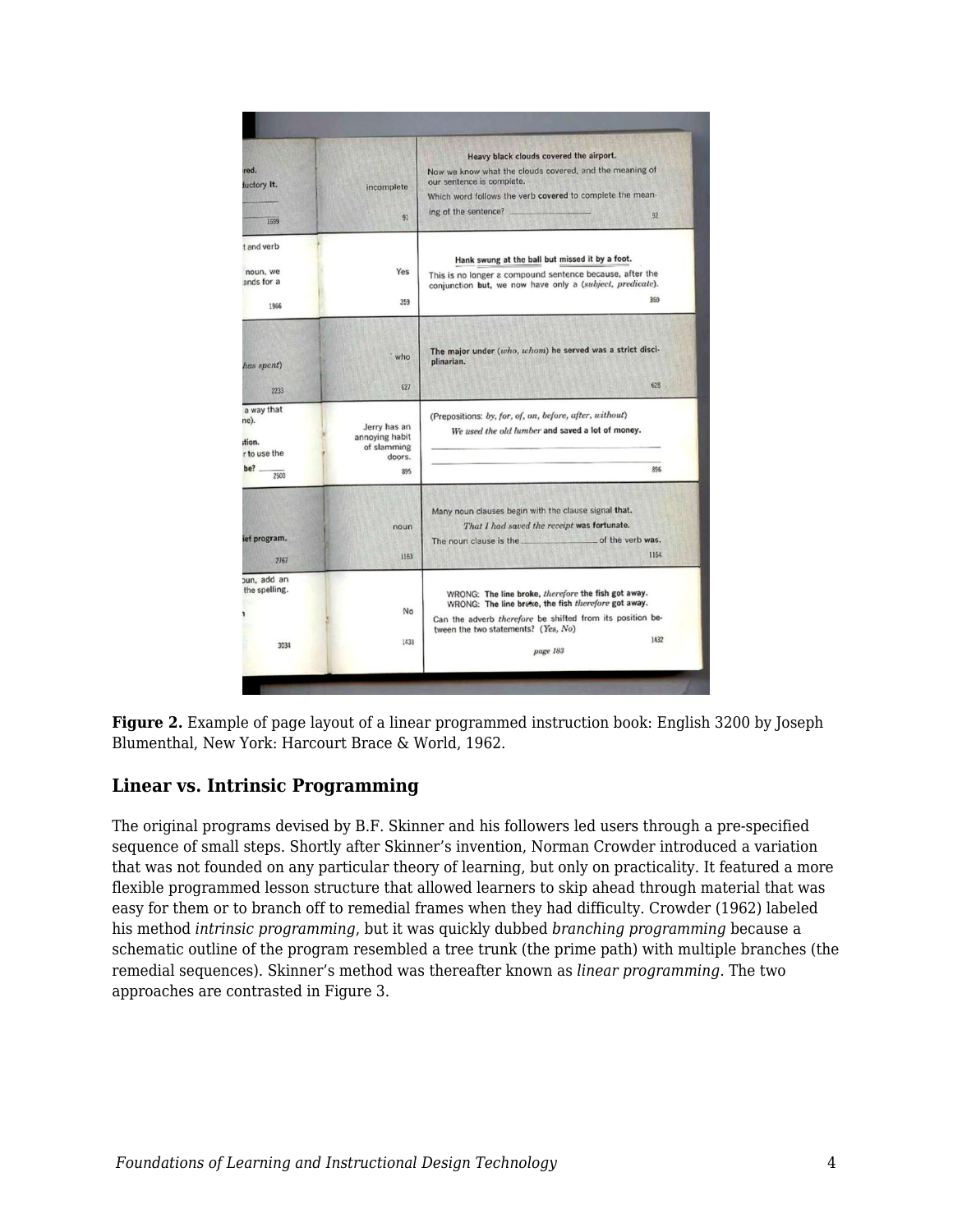

**Figure 3.** Comparison of the organization of a linear vs. branching programmed text. © Michael Molenda. Used with permission.

Initially, Crowder's programs were incorporated into the *AutoTutor*, a desktop teaching machine which used his branching technique to tailor the lesson to the responses of the learner. The original *AutoTutor*, released in the early 1960s, provided individualized instruction long before generalpurpose desktop computers were feasible. But Crowder also joined the rush to convert programs to book form. His *TutorText* series became one of the best-known series of programmed materials. In the print format, readers encountered multiple-choice questions and each alternative answer led to a different "next page" in the book.

#### **Pi in Formal Education**

PI was first employed in formal education in the college courses taught by Skinner and his colleagues in the late 1950s. Experiments in schools began with teaching spelling to second- and third-graders in 1957 and teaching mathematics in high schools in 1959 (Saettler, 1990, p. 297). Large-scale school implementation projects were conducted in the early 1960s in Denver and Long Island, NY. The major lesson learned in these experiments was that although the materials themselves were effective, PI could not make a substantial impact on the efficiency or effectiveness of schooling without extensive restructuring of classroom routines and school organization. Schools then, as now, were resistant to systemic restructuring (Saettler, 1990, pp. 297-302).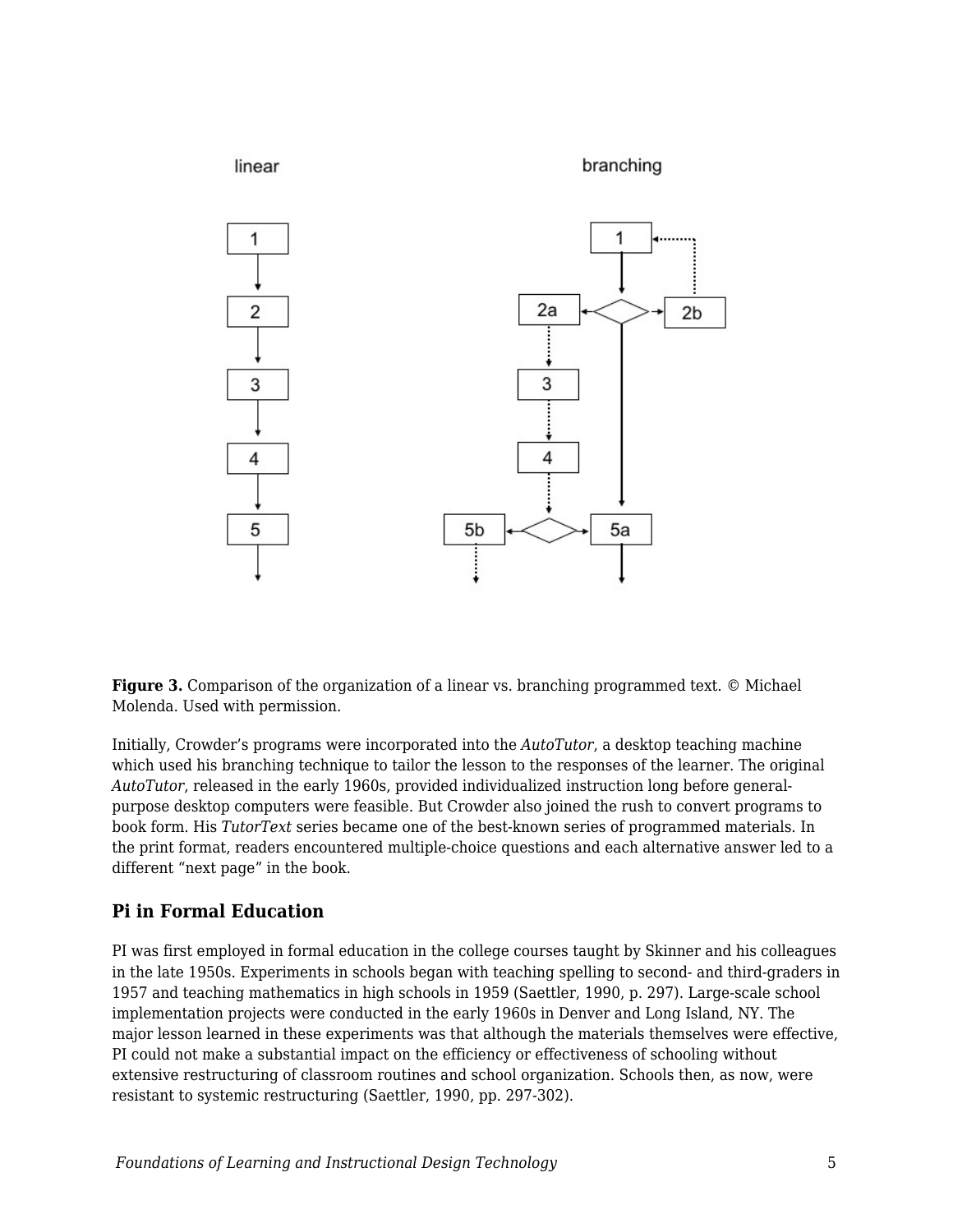#### **The Programmed Instruction Boom**

Authors and publishers unleashed a flood of programmed materials both in linear and branching formats. Between the early 1960s and 1966, new titles proliferated at an accelerating rate as publishers vied with each other for market dominance. Figure 4 illustrates this boom, showing the growth curve of programmed materials in the United Kingdom, which was paralleled in the U.S. As with other technological innovations, the upward slope did not continue indefinitely. After 1966 the publication of new titles declined rather rapidly and then leveled off. Although there is little fanfare today, programmed materials are still distributed and used by learners, many of whom continue to feel empowered by the ability to work through material methodically with frequent checks for comprehension.



**Figure 4.** Number of programmed instruction titles available in the market each year in the United Kingdom. Adapted from Figure 1 in Hamer, J.W., Howe, A. & Romiszowski, A.J. (1972). Used with permission of SEDA, successor to APLET.

#### **Striving for Effectiveness**

One of the major tenets of PI was that learners should practice mainly correct responses, so that they could experience frequent reinforcement. The only way of assuring this was to test and revise each program during development. In fact, *developmental testing* was a mandatory specification for materials destined for the military training market. The US Air Force required that "at least 90% of the target population will achieve 90% of the objectives" (Harris, p. 142). This was known as the 90/90 criterion and was widely accepted as the standard benchmark of effectiveness. One of the consequences of this practice was to promote the flowering of a systematic procedure for designing, testing, and revising programmed materials, a precursor to later instructional design models.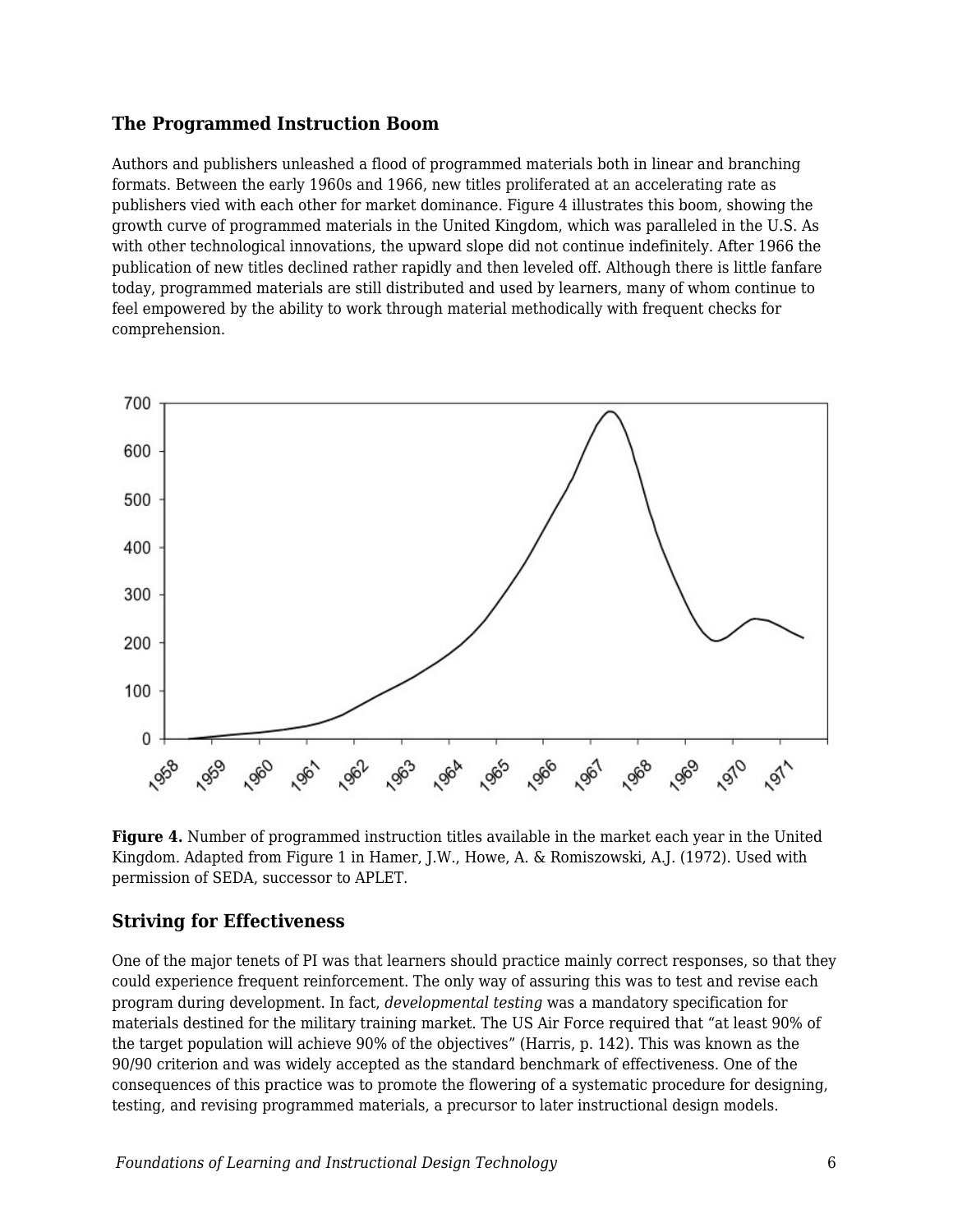Another consequence was to encourage an empirical, data-based approach to instruction, since each PI development project was similar to a controlled experiment. The professional literature of the 1960s carried hundreds of reports on testing of PI programs and comparisons of programmed treatments with other sorts of treatments. One of the first casualties of this research was Skinner's set of specifications. Small steps did not prove to be essential, nor linear sequencing…as demonstrated by Crowder's branching method. The immediacy of reinforcement did not prove to be critical for a great many types of learning tasks. Indeed, the efficacy of "knowledge of results" as a reinforcer did not stand up under scrutiny. In retrospect, it was predictable that "knowledge of correct response" would not work as a universal reinforcer. Researchers (and lay people) already knew that different people respond to different reinforcers at different times. When a person is satiated with ice cream, ice cream is no longer reinforcing. The same is true of being told the correct answer. At some point curiosity is satiated. Researchers rediscovered that there are no universal reinforcers.

Interestingly, even though the individual hypotheses making up PI did not prove to be robust, experiments comparing PI to so-called *conventional instruction* (a construct that needs to be critically deconstructed in its own right!) tended to show PI as superior (Walberg, 1984; Ellson, 1986). Why was that? In retrospect, we can surmise that PI did have several advantages over so-called conventional instruction. First, in many educational experiments, the experimental treatment simply received more time and effort in its preparation and delivery. Second, users are often attracted to the novelty of any new treatment—at least until the novelty wears off. Finally, the PI treatments not only had more time and attention, they were designed through a rigorously thought-out, systematic process, which included not only precise specification of objectives but also testing, revision, and retesting. Indeed, it was the realization that the *design process* was the valuable part of programmed instruction that led to the emergence of systematic instructional design as a powerful tool (Markle, 1967).

#### **Programmed Instruction in Davi**

It was not inevitable that PI would become a factor in the field then known as audiovisual (AV) communications, represented by AECT's predecessor, the Department of Audio-Visual Instruction (DAVI), a unit of the National Education Association. In the late 1950s and early 1960s DAVI was enjoying a growth spurt stimulated, first, by the mushrooming of new schools in the post-World War II expansion period and, second, by the largest ever federal infusion of money into public education, the National Defense Education Act (NDEA) of 1958. Schools and colleges, like the rest of American society, lived under the shadow of the Cold War, and the feeling of a life-or-death struggle with the Soviet Union was palpable. With the Soviet launch of Sputnik I in 1957, America confronted the prospect of a dangerous technological inferiority. Education—especially in mathematics, science, and engineering—became an urgent priority.

The DAVI community benefited from the reinvigorated march to expand and improve education through the NDEA. *New educational media* became the hot topic of ramped-up research and development activity as well as the beneficiary of enhanced school-equipment budgets. Attendance at DAVI conventions zoomed from the hundreds to the thousands as school AV administrators, many newly assigned, flocked to see and buy the new hardware and software exhibited there: film, slide and filmstrip, phonograph and audio tape, opaque and overhead projection, radio, and television (Godfrey, 1967).

The 1959 DAVI convention program was primarily devoted to these audiovisual media. It had a single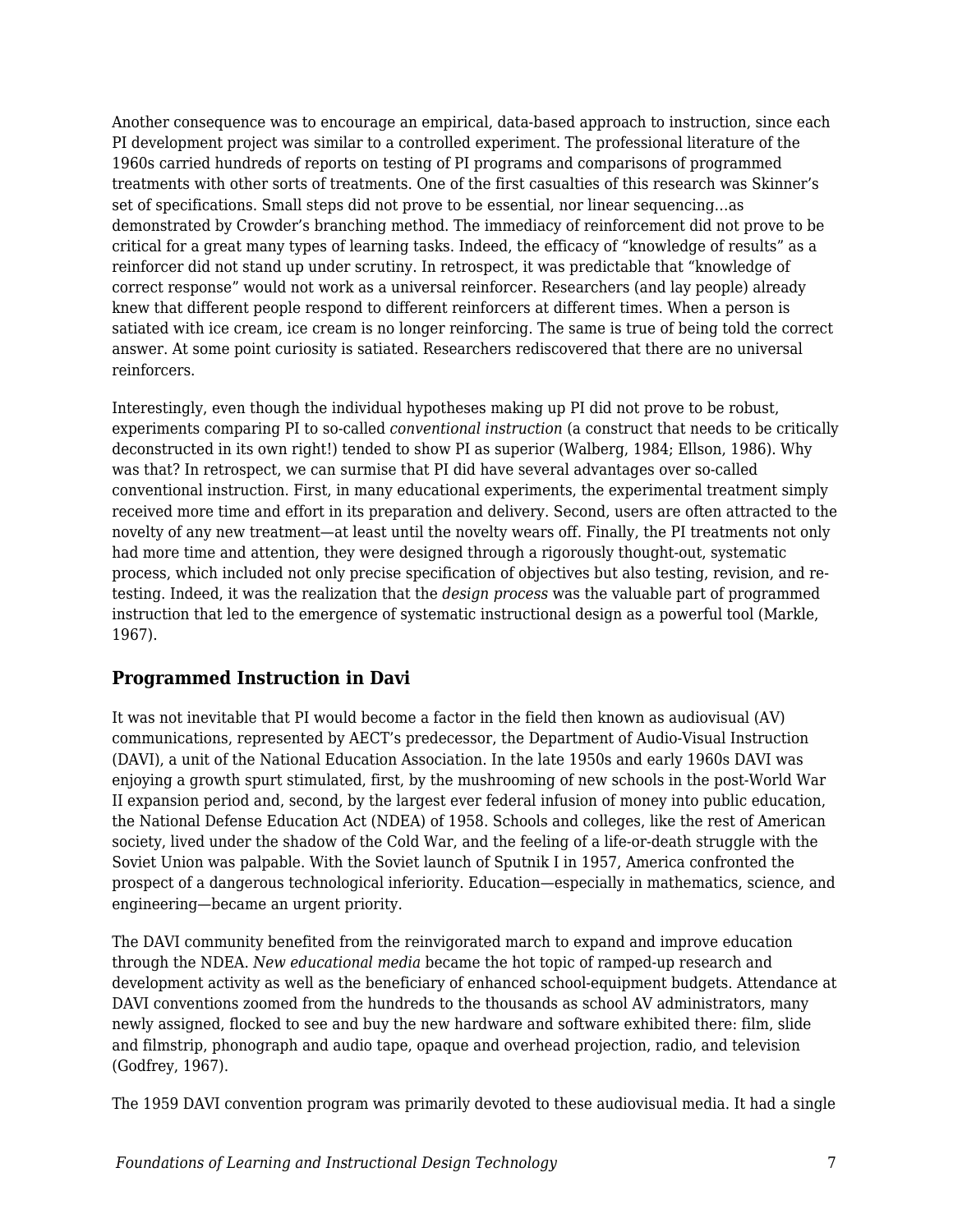research paper devoted to PI, "Teaching Machines and Self-Instructional Materials: Recent Developments and Research Issues," but by 1960 there were several sessions devoted to PI, including a major one entitled "Programmed Instructional Materials for Use in Teaching Machines" (Sugar & Brown, n.d.). This title gives a clue to the connection between AV administrators and PI: mechanical devices were initially used to deliver the programmed lessons. When schools and colleges acquired teaching machines someone had to take care of them. Who was more suited to this task than the AV coordinator who already took care of film, filmstrip, slide, and overhead projectors? The focus on hardware is indicated by the name that marked this new special interest group at the next several DAVI conventions: the Teaching Machine Group.

DAVI's commitment to this new phenomenon was signaled by the publication of a collection of key documents on PI (Lumsdaine & Glaser) in 1960, and then a follow-up compilation of later research and commentary in 1965 (Glaser). Attention at the annual DAVI convention grew; by the late 1960s the convention offered about a dozen sessions a year on PI, representing about a one-tenth share of the stage. The conversation was still predominantly about AV media, but PI had a visible, sustained presence. PI was even more visible in scholarly circles, as indicated by Torkelson's (1977) analysis of the contents of *AV Communication Review*, which showed that between 1963 and 1967 the topics of teaching machines and programmed instruction represented a plurality of all articles published in that journal.

DAVI was not the only, or even the primary professional association interested in PI. When Air Force experiments in 1961 demonstrated the dramatic time and cost advantages of PI (efficiency as well as effectiveness) military trainers and university researchers quickly formed an informal interest group, which by 1962 became a national organization, the National Society for Programmed Instruction (NSPI). The organization grew to encompass over 10,000 members in the U.S., Canada, and forty other countries. As the interests of members also grew and evolved to include all sorts of technological interventions for improved human performance, the name, too, evolved to its current form, International Society for Performance Improvement (ISPI).

#### **The Emergence of a Concept of Educational Technology**

Gradually, throughout the 1960s the central focus of the field was shifting from the production and use of AV materials to designing and utilizing interactive self-instructional systems. B.F. Skinner coined the term *technology of teaching* in 1968 to describe PI as an application of the science of learning to the practical task of instruction. Other authors used the term *educational technology*; an early example being *Educational technology: Readings in programmed instruction* (DeCecco, 1964). This idea supported the notion promoted by James D. Finn (1965) that *instructional technology* could be viewed as *a way of thinking* about instruction, not just a conglomeration of devices. Thereafter, more and more educators and trainers came to accept *soft* technology, the "application of scientific thinking" as well as *hard* technology, the various communications media. And when the time came to reconsider the name of the association in the late 1960s, one of the names offered to the membership for vote combined elements of both. The vote in June 1970 showed a three-to-one preference for the hybrid name, Association for Educational Communications and Technology (AECT).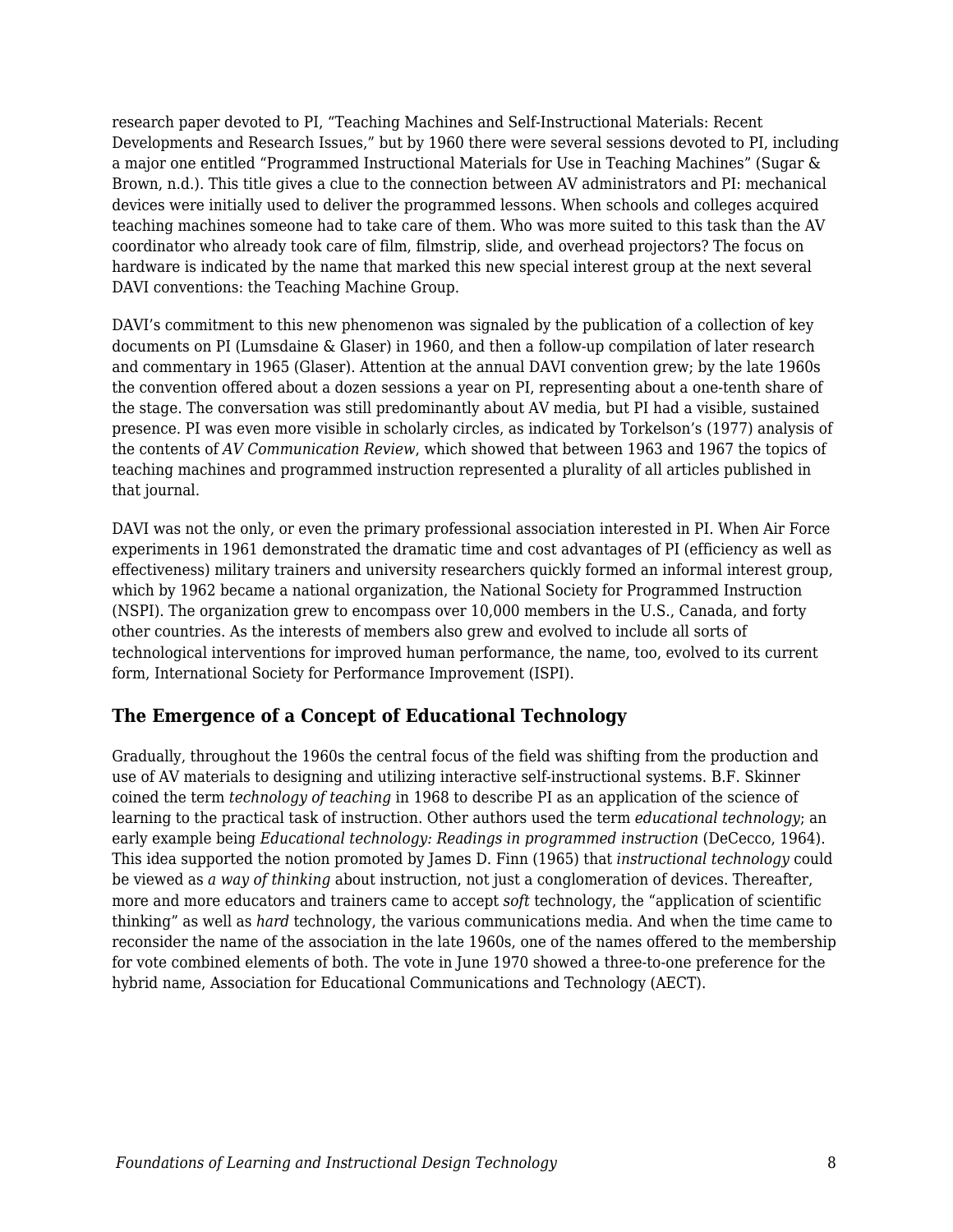# **Other Soft Technologies Derived From Programmed Instruction**

Over the decades since Sidney Pressey's and B.F. Skinner's bold innovations in self-instruction, many other concerned educators have tried their hands at improving upon the format initially incorporated into teaching machines. Obviously, computer-assisted instruction was heavily influenced by PI. In addition, a number of other technological spin-offs from PI have gone on to chart a record of success in improving the effectiveness of education. Three will be examined in some detail—programmed tutoring, Direct Instruction, and Personalized System of Instruction.

### **Programmed Tutoring**

A psychology professor at Indiana University, Douglas Ellson, had a life-long consuming interest in improving the teaching-learning process. He examined PI very closely, detected its weaknesses, and in 1960 developed a new approach to address those weaknesses (Ellson, Barber, Engle & Kampwerth, 1965). Programmed tutoring (PT) puts the learner together with a tutor who has been trained to follow a structured pattern for guiding the tutee. Like PI, students work at their own pace and they are constantly active—reading, solving problems, or working through other types of materials. The tutor watches and listens. When the tutee struggles to complete a step, the tutor gives hints, taking the learner back to something he already knows, then helps him to move forward again. Thus, learners are usually generating their own answers. And instead of receiving "knowledge of correct response" as reinforcement, they receive *social* reinforcers from the tutor—praise, encouragement, sympathy, or at least some attention.

Of course, giving every student a tutor is a labor-intensive proposition, but Ellson solved this problem by using *peers*as tutors—students of the same age or a little older, a role they proved able to play after a little training in how to follow the specified procedures. Not only did tutors serve as "free manpower," but research showed that it was a win-win situation because tutors showed learning gains even greater than the tutees'! By going through the material repeatedly and teaching it to someone else, they strengthened their own grasp of the material.

During the early 1980s PT gained credibility due to its track record in comparison studies (Cohen, J.A. Kulik & C. C. Kulik, 1982 ). It was recognized by the U.S. Department of Education as one of the half-dozen most successful innovations and it was widely disseminated (although not as widely as it deserves, as with many of the other soft technologies that have been developed over the years).

### **Direct Instruction**

Direct Instruction (DI) was actually not derived explicitly from programmed instruction. Its originator, Siegfried "Zig" Engelmann was an advertising executive with a degree in philosophy. He developed DI as a way to help disadvantaged children succeed academically. He was an eager experimenter, and, through trial, he worked out an instructional framework that produced rapid learning gains. It consists of fast-paced, scripted, teacher-directed lessons with teacher showing-andtelling punctuated by group responses in unison. As the method evolved it happened to incorporate many features that coincided with behaviorist principles:

- overt practice—students respond to teacher cues in unison
- social reinforcers—teacher attention, praise, and encouragement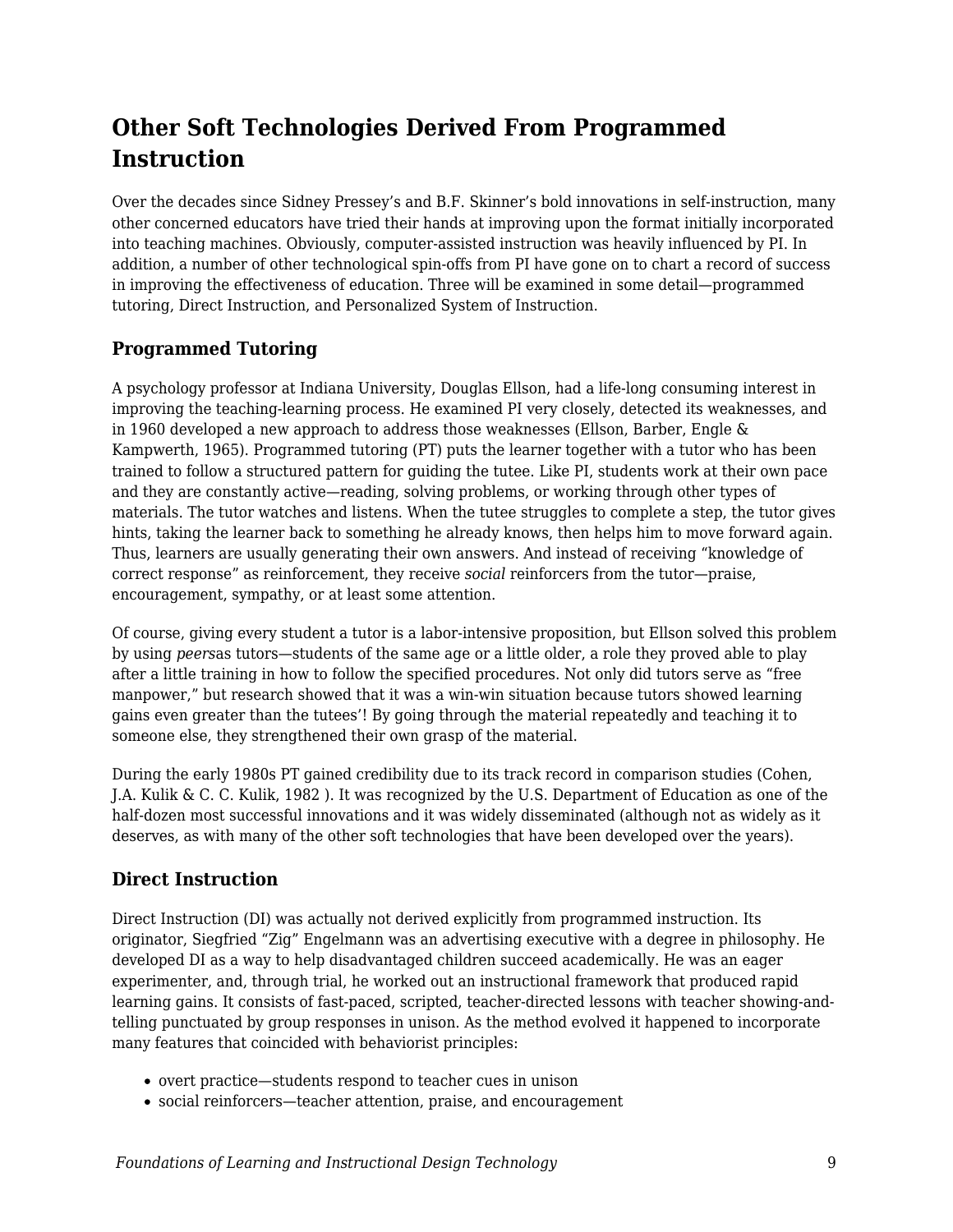- ongoing feedback and correction from the teacher
- lessons developed through extensive testing and revision.

DI has been extensively used and tested since the 1960s. A large-scale comparison of twenty different instructional models implemented with at-risk children showed DI to be the most effective in terms of basic skills, cognitive skills, and self-concept (Watkins, 1988). More recently it has been found to be one of three comprehensive school reform models "to have clearly established, across varying contexts and varying study designs, that their effects are relatively robust and … can be expected to improve students' test scores" (Borman, Hewes, Overman & Brown, 2002, p. 37).

#### **Personalized System of Instruction**

Fred Keller devised the Personalized System of Instruction (PSI) or "Keller Plan" in 1963 for the introductory psychology course at a new university in Brasilia. He was seeking a course structure that would maximize students' success and satisfaction. He and his collaborators were inspired by Skinner's programmed course at Harvard and Ferster's at the Institute for Behavioral Research (Keller, 1974). In PSI, all the content material of a course is divided into sequential units (such as textbook chapters or specially created modules). These units are used independently by learners, progressing at their own pace. At the end of a unit, learners take a competency test and immediately afterward they receive feedback from a proctor with any coaching needed to correct mistakes. This procedure prevents ignorance from accumulating so that students to fall further and further behind if they miss a key point (Keller, 1968). During the period it was being tested at many colleges and universities, the 1960s and 1970s, PSI was found to be the most instructionally powerful innovation evaluated up to that time (J.A. Kulik, C. C. Kulik & Cohen, 1979; Keller, 1977). Although "pure PSI" courses are not common nowadays, the mastery-based, resource-centered, self-paced approach has been incorporated into many face-to-face courses in schools, universities, and corporate training centers…and it set the pattern for what was to become "distance education."

## **Conclusion**

The programmed instruction movement was born as a radical reconstruction of the traditional procedures for teaching. It aimed to free learners (and teachers!) from the misery of the lock-step group lecture method. The innovators who followed were similarly motivated to expand human freedom and dignity by giving learners more customized programs of instruction in a humane, caring context with frequent one-to-one contact. They developed methods of instruction that were amenable to objective examination, testing, and revision. They viewed caring instruction as synonymous with effective instruction. In the words of Zig Engelmann:

My goal for years has been to do things that are productive and that help make life better for kids, particularly at-risk kids. I don't consider myself a kinderphile…. For me it's more an ethical obligation. Certainly kids are enchanting, but they also have a future, and their future will be a lot brighter if they have choices. We can empower them with the capacity to choose between being an engineer, a musician, an accountant, or a vagrant through instruction (Engelmann, n.d.).

They welcomed empirical testing of their products and demanded it of others. Instruction that was wasting students' time or grinding down their enthusiasm was simply malpractice. Their legacy lives on, mainly in corporate and military training, where efficiency and effectiveness matter because savings in learning time and learning cost have direct bearing on the well-being of the organization.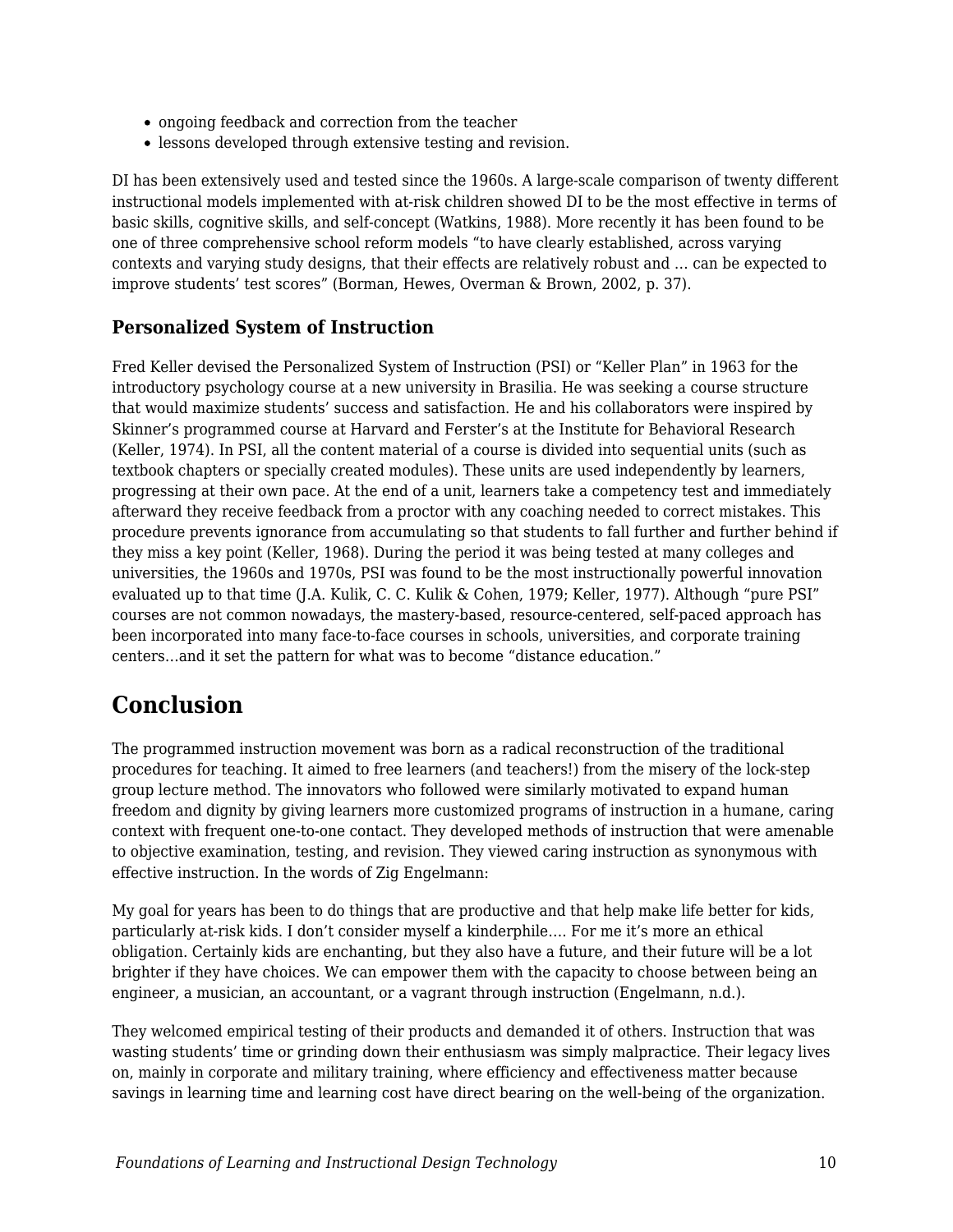As public purse strings tighten, the day may come when learning time and learning costs are subjected to close accountability in public school and university education also.

#### **Application Exercises**

1. Think about Programmed Instruction, Programmed Tutoring, Direct Instruction, and Personalized System of Instruction. What type of instruction would you prefer to receive? What type would you prefer to give?

2. What aspects of Skinner's programmed instruction are still used in instructional design today?

### **References**

Blumenthal, J.C. (1961). *English 2600*. New York: Harcourt.

Borman, G.D, Hewes, G.M., Overman, L.T. & Brown, S. (2002). *Comprehensive school reform and student achievement: A meta-analysis.* Report No. 59. Baltimore, MD: Center for Research on the Education of Students Placed at Risk (CRESPAR), Johns Hopkins University.

Burton, J.K., Moore, D.M., & Magliaro, S.G. (2004). Behaviorism and instructional technology. In D.H. Jonassen (Ed.), *Handbook of research on educational communications and technology* (2nd ed., pp. 3-36). Mahwah, NJ: Erlbaum.

Cohen, P.A., Kulik, J.A. & Kulik, C.C. (1982, Summer). Educational outcomes of tutoring: A metaanalysis of findings, *American Educational Research Journal 19*:2, 237-248.

Crowder, N.A. (1962). Intrinsic and extrinsic programming. In J. E. Coulson (Ed.), *Programmed learning and computer-based instruction* (pp. 58-66). New York: Wiley & Sons.

Ellson, D.G.; Barber, L; Engle, T.L & Kampwerth, L. (1965, Autumn). Programed tutoring: A teaching aid and a research tool. *Reading Research Quarterly*, I:1, 77-127.

Ellson, D.G. (1986). *Improving the productivity of teaching: 125 exhibits.* Bloomington, IN: Phi Delta Kappa.

Engelmann, S. (n.d.). Possibly way more than you ever wanted to know about me Siegfried (Zig) Engelmann 2005. Retrieved July 24, 2007 at http://www.zigsite.com/about.htm.

Ferster, C.B. & Skinner, B.F. (1957). *Schedules of reinforcement*. New York: Appleton-Century-Crofts.

Finn, J.D. (1965). Instructional technology. *Audiovisual Instruction* 10:3 (March), 192-194.

Glaser, R. (Ed.). (1965). *Teaching machines and programmed learning II: Data and directions*. Washington DC: Department of Audiovisual Instruction, National Education Association.

Godfrey, E.P. (1967). *The state of audiovisual technology, 1961-1966*. Monograph No. 3. Washington DC: DAVI, National Education Association.

Goren, C.H. (1963). *Goren's easy steps to winning bridge: Programmed textbook, self-tutoring*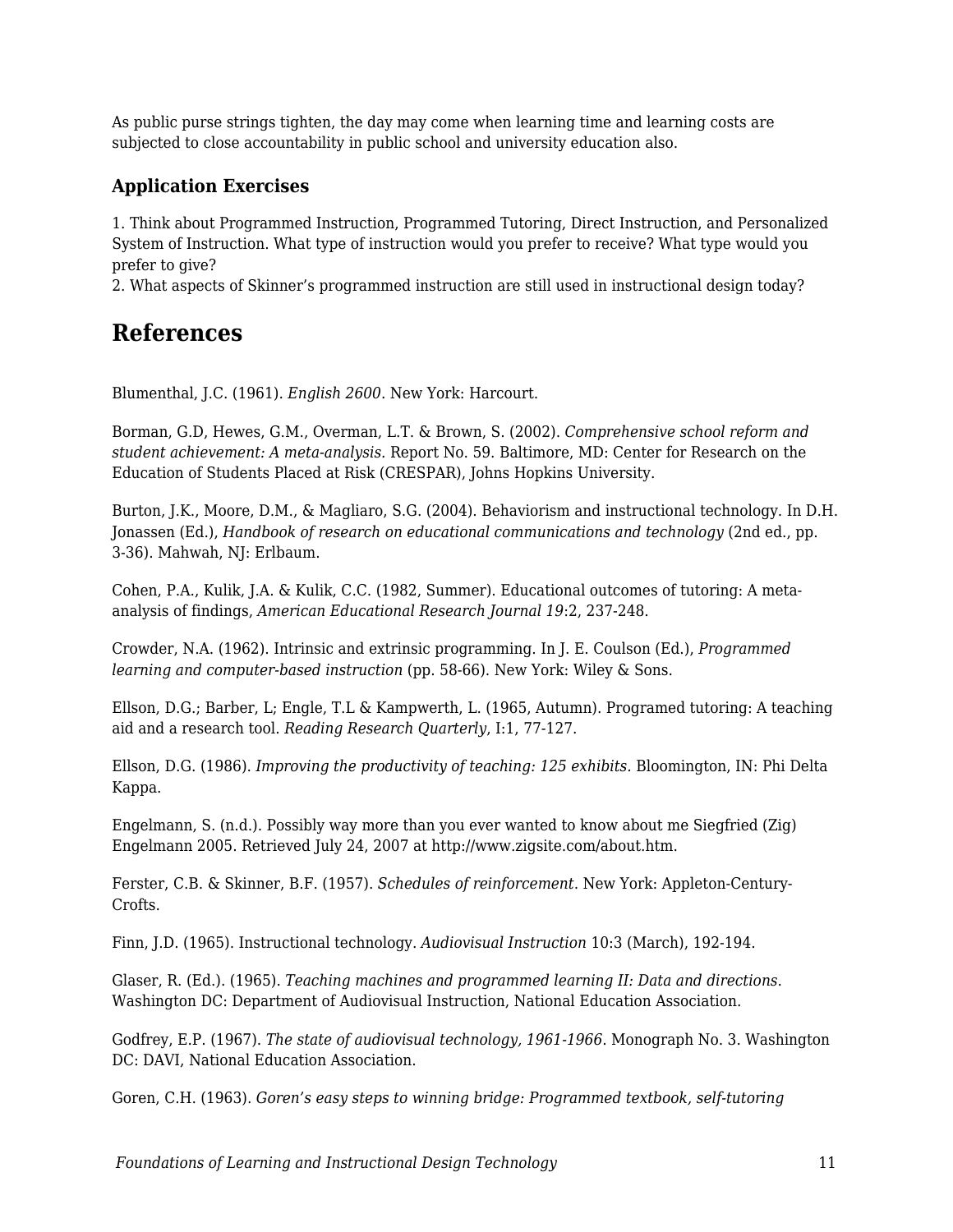*course*. New York: Franklin Watts.

Hamer, J.W., Howe, A. & Romiszowski, A.J. (1972). Changes in the pattern of programmed materials available commercially in Britain. In K. Austwick & N.D.C. Harris (Eds.) *Aspects of educational technology, Volume VI.* London: Pitman.

Harris, R.F. (1964). Programmed instruction at Chanute AFB, Illinois. In G.D. Ofiesh & W.C. Meierhenry (Eds.) *Trends in programmed instruction*. Washington DC: Department of Audiovisual Instruction, National Education Association.

Keller, F.S. (1968). Goodbye teacher…*Journal of Applied Behavior Analysis, 1,* 78-79.

Keller, F.S. (1974). The history of PSI. In F.S. Keller and J.G. Sherman (Eds.), *The Keller Plan handbook*. Menlo Park, CA: W.A. Benjamin, Inc.

Keller, F.S. (1977). *Summers and sabbaticals: Selected papers on psychology and education*. Champaign, IL: Research Press Company.

Kulik, J.A., Kulik, C.C., & Cohen, P.A. (1979). A meta-analysis of outcome studies of Keller's personalized system of instruction. *American Psychologist 34*, 307-318.

Lumsdaine, A.A. & Glaser, R. (Eds.). (1960). *Teaching machines and programmed learning: A source book*. Washington DC: Department of Audio-Visual Instruction, National Education Association.

Markle, S.M. & Tiemann, P.W. (1967). *Programming is a process*. Sound filmstrip. Chicago: University of Illinois at Chicago.

Pressey, S.L. (1926). A simple apparatus which gives tests and scores – and teaches. *School and Society, 23* (586), 373-376.

Pressey, S.L. (1927). A machine for automatic teaching of drill material. *School and Society, 25* (645), 549-552.

Saettler, P. (1990). *The evolution of American educational technology*. Englewood, CO: Libraries Unlimited.

Skinner, B.F. (1954). The science of learning and the art of teaching. *Harvard educational review 24*, 86-97.

Skinner, B.F. (1968). *The technology of teaching*. New York: Appleton-Century-Crofts.

Sugar, W. & Brown, A. (n.d.) *AECT conference program analysis 1957-2006*. Retrieved August 28, 2007 from http://lsit.coe.ecu.edu/sugar/AECT\_program.html.

Thorndike, E.L. (1911). *Animal intelligence*. New York: Hafner.

Torkelson, G.M. (1977). AVCR–One quarter century: Evolution of theory and research. *AV Communication Review,25*(4), 317-358.

Vargas, J.S. (n.d.). *Brief biography of B.F. Skinner*. Retrieved from website of B.F. Skinner Foundation August 15, 2007 at: http://www.bfskinner.org/briefbio.html.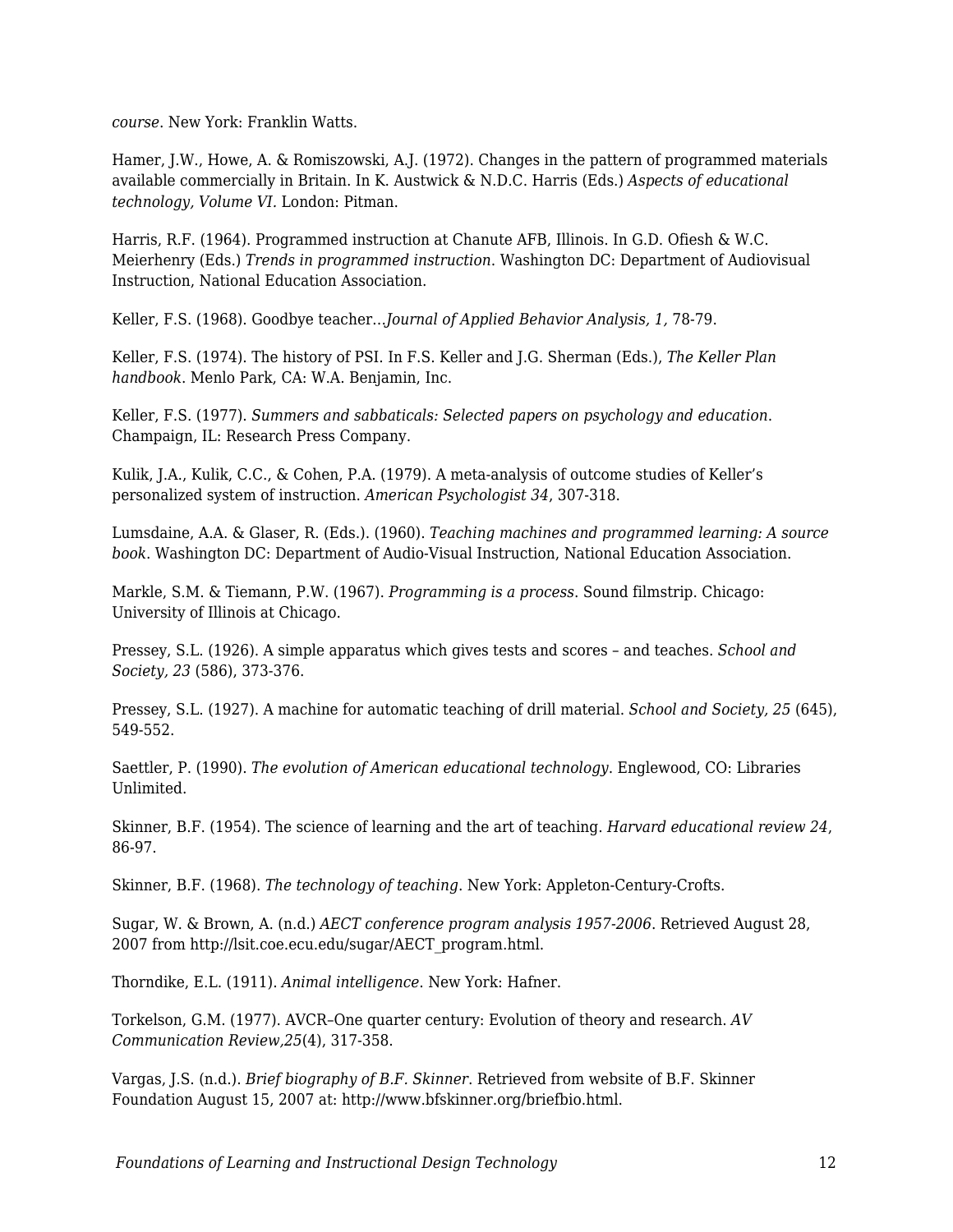Walberg, H. J. (1984, May). Improving the productivity of America's schools. *Educational Leadership 41* (8), 19-27.

Watkins, C.L. (1988). Project Follow Through: A story of the identification and neglect of effective instruction. *Youth Policy 10*(7), 7-11.

### **Is Programmed Instruction Still Relevant Today?**

[Hack Education \[http://teachingmachin.es/\]](http://teachingmachin.es/) is a collection of essays by Audrey Watters that discuss the fascination in our field and society with automizing teaching and learning, from Skinner's teaching machines to modern day MOOCs.

#### *Can you think of any other examples of the principles of Programmed Instruction still being discussed today?*

Please complete this short survey to provide feedback on this chapter: <http://bit.ly/ProgrammedInstruction>

![](_page_12_Picture_6.jpeg)

Richard E. West

Molenda, M. (2018). Programmed Instruction. In R. E. West (Ed.), *Foundations of Learning and Instructional Design Technology*. EdTech Books. https://edtechbooks.org/lidtfoundations/programmed\_instruction

**Copyrighted:** This work is copyrighted by the original author or publisher with all rights reserved. You are permitted to read, share, and print the original work, but for additional permissions, please contact the original